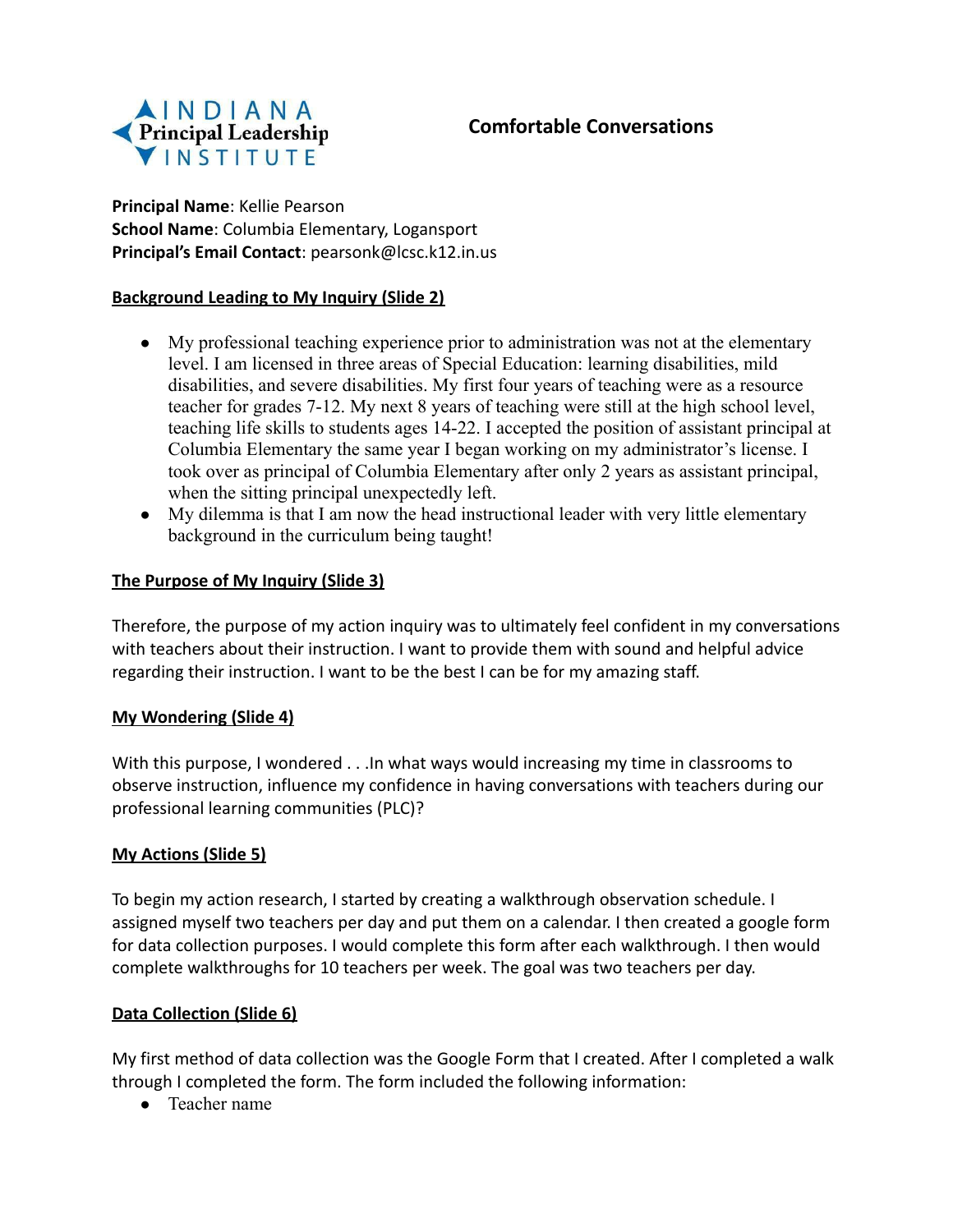- Date
- Time
- Lesson/Standard being taught
- Observations
- Feedback given to the teacher Yes/No
- Additional comments about the given feedback

My second method of data collection was a journal. After each conversation I had with teachers regarding their instructions, I wrote how I felt during the conversation.

### **My Data (Slides 7-8)**

- Completed 51 observations beginning November 29th-April 8th.
	- Goal: complete 30 in this time frame.
	- Some of these data points ended up being long and short observations instead of just a walkthrough.

20

○ 25 of the data points are documented as walkthroughs only



### Number of Observations per Month

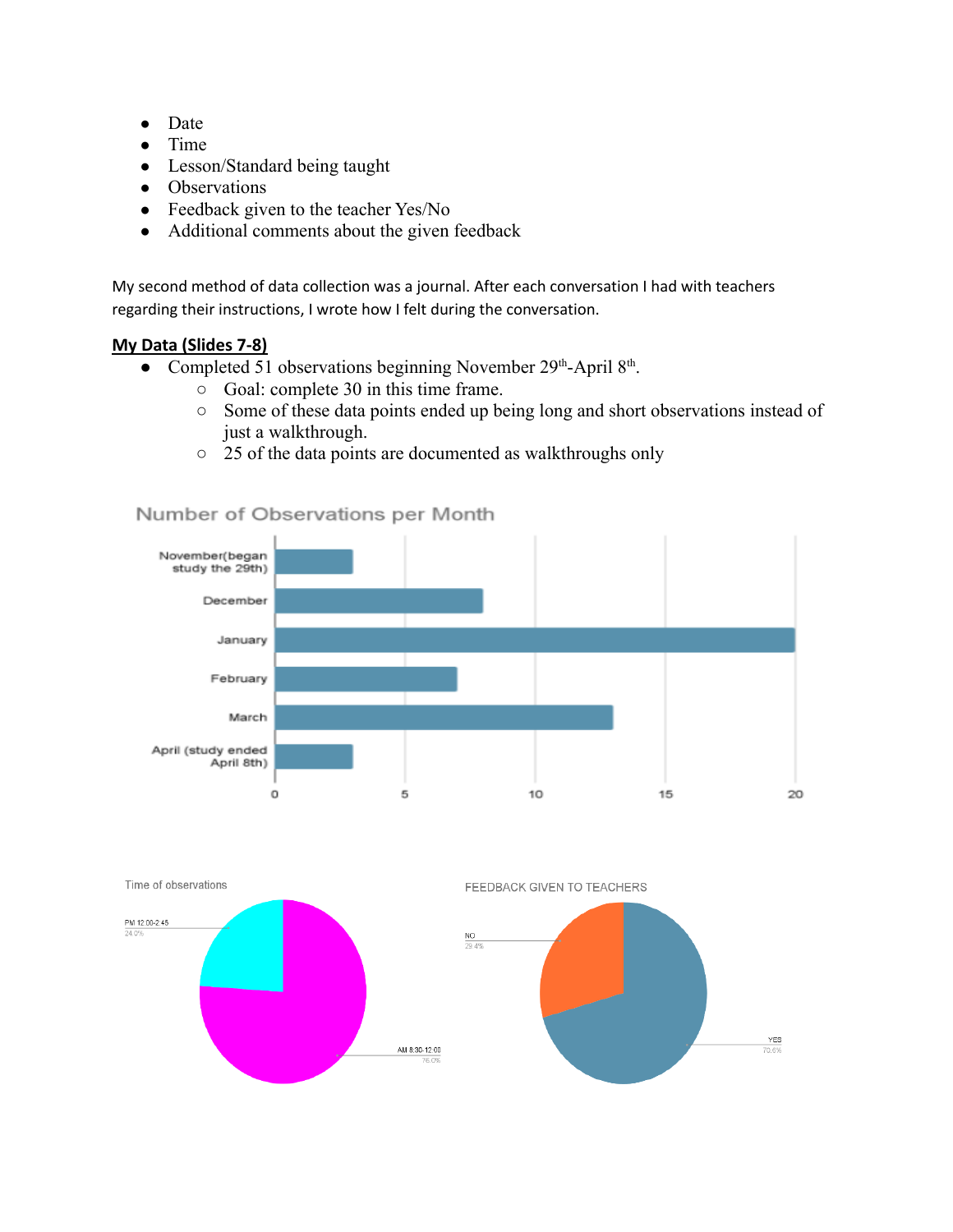

- Journaled for 25/36 feedback opportunities
	- 12 occurrences of teachers stopping me to talk after a walkthrough
	- 92% of journal entries quoted a positive feeling in conversations

#### **My Discoveries (Slide 9)**

Below are my three learning statements from this action research project:

- Learning Statement One: When and who I observe matters.
- Learning Statement Two: Teachers are more comfortable with me coming into the classroom.
- Learning Statement Three: My confidence in conversations with teachers about instruction has been boosted.

When and who I observe matters. I found I am observing certain teachers and in certain areas of the building more than others. I am observing more in the morning than in the afternoon. 76% of my observations we completed between 8:30am and 12:00pm. Only 24% of my observations were completed between 12:00pm and 2:45pm. I am seeing a lot of instruction during the reading/phonics block (73%) but missing instruction during the math (23%), science and social studies block (4%).

Teachers are more comfortable with me coming into the classroom. I have had several conversations spurred with teachers just by me observing for a few minutes. In my journal entries I had recorded 12 occurrences of teachers stopping me before I left the room to speak to me about something great happening in their classrooms. They are excited to quickly share things that have been happening or that are in the works in their classrooms.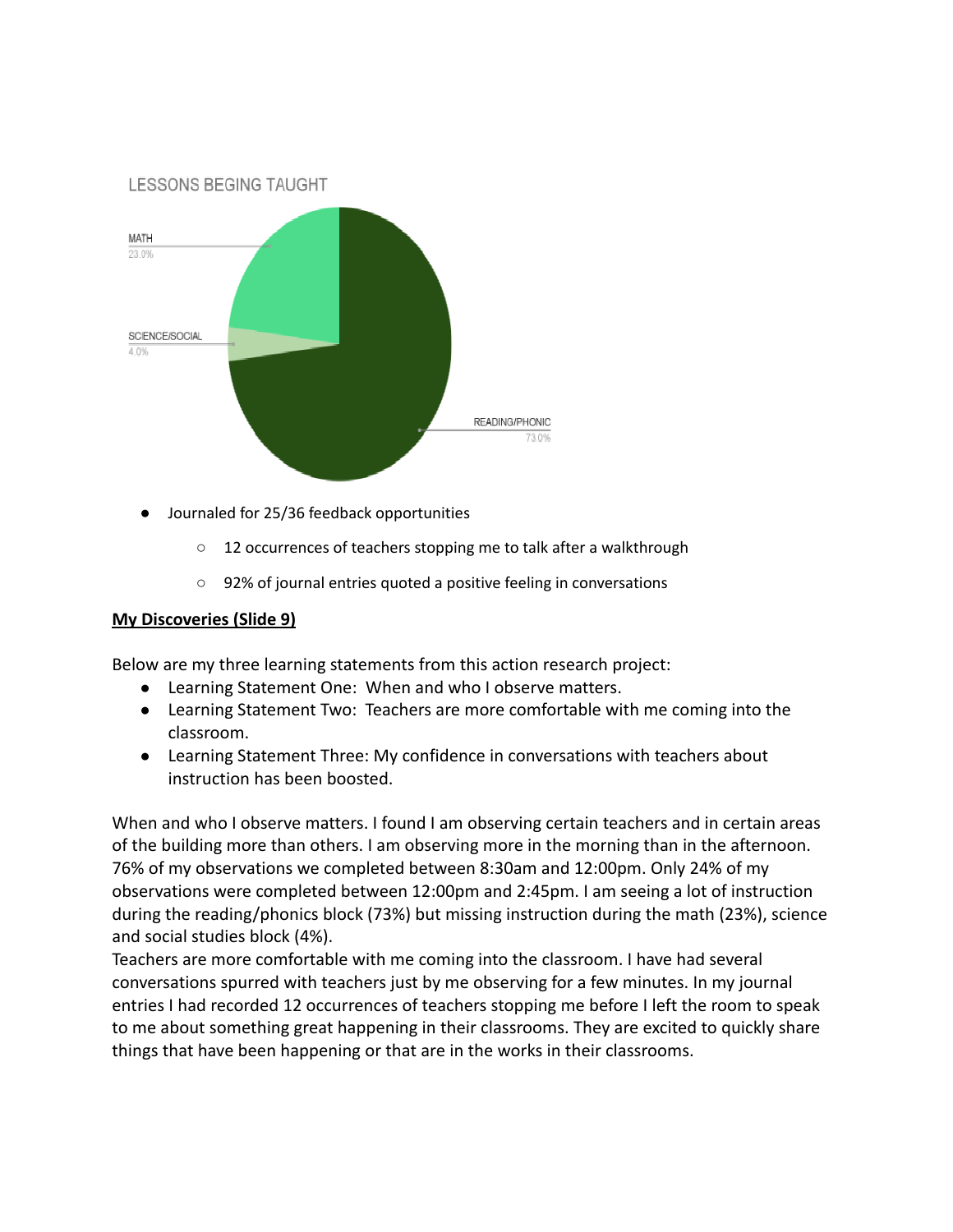My confidence in conversations with teachers about instruction has been boosted. 92% of my journal entries quoted a positive feeling in conversations that I had with teachers regarding their instruction.

### **Where I Am Heading Next (Slide 10)**

During my action research journey, I made discoveries about myself, my school, and my teachers. I set out to improve something just about me and feel that during this process I absolutely did. However, I also learned a little more about what my school and what my teachers need. Liz Wiseman, author of Multipliers stated "Multipliers invoke each person's unique intelligence and create an atmosphere of genius-innovation, productive effort, and collective intelligence" (p.10). Throughout this research, spending more time in classrooms watching my teachers do their "thing" made me realize that I desperately want to be a multiplier! I also learned that my staff want to have someone to be their multiplier. They are so willing to improve and grow. Learning to be confident as an instructional leader has helped me in my quest to be that multiplier for my school.

For the last two school years I have been trying to implement meaningful PLC time. Moving forward, I am going to work on continuing my walkthroughs each week. I will be evaluating how I can open more of my day to spend more time in classrooms. I will also evaluate how I can make sure I am getting into ALL of the classrooms to see ALL of the subjects being taught. Columbia will start having PLC meetings weekly. We will have more of a focus on students, and data and talk about what instruction is looking like in their classrooms.

### **Bibliography (Slide 11)**

Wiseman, L. (2017). *Multipliers: How the best leaders make everyone smarter.* New York, New York: HarperCollins Publishers.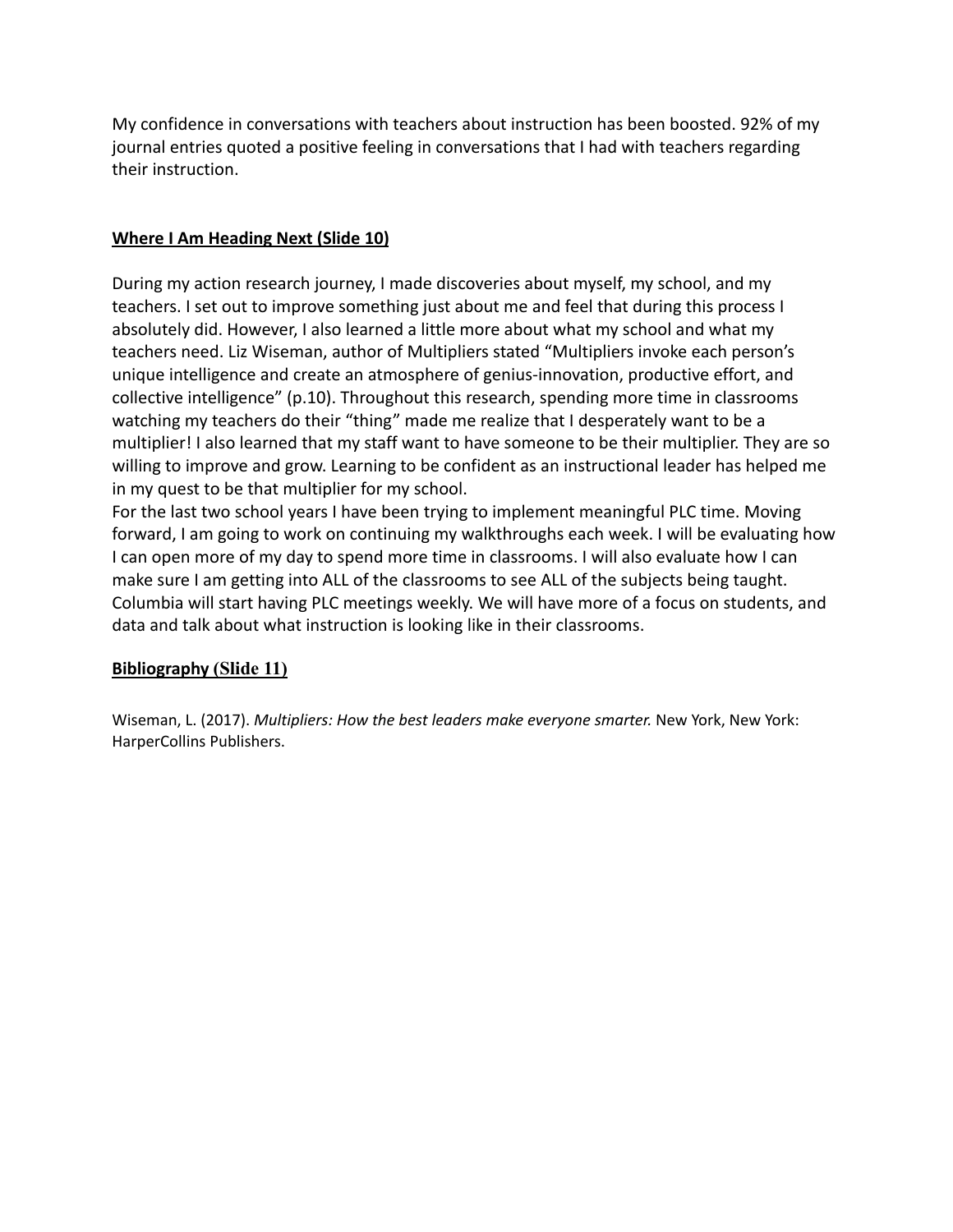# **Comfortable Conversations**

**Columbia Elementary Kellie Pearson pearsonk@lcsc.k12.in.us**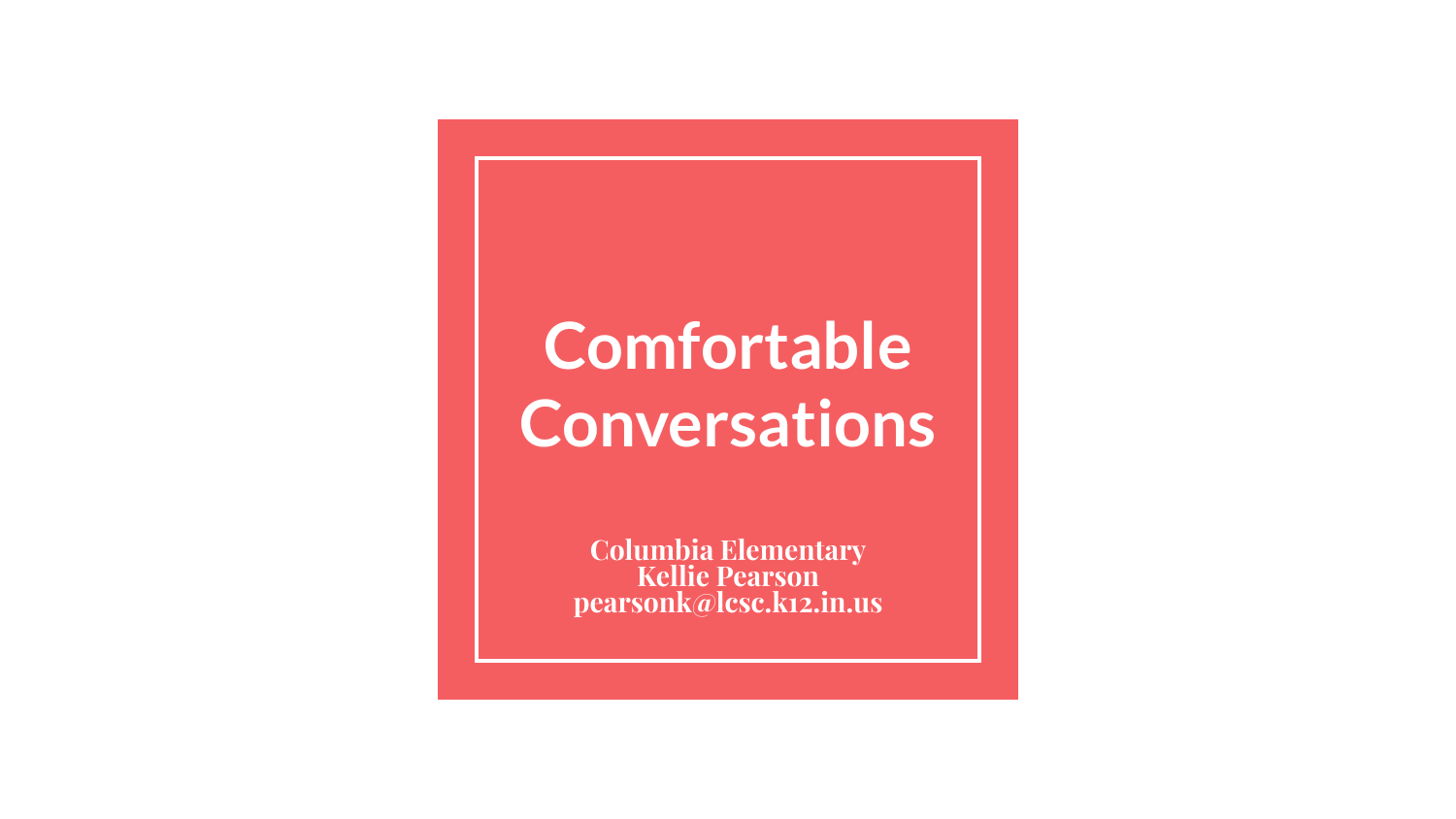## **Background…Steps leading to my why**

- My professional teaching experience prior to administration
	- Licensed in Special Education: Learning Disabilities, Mild Disabilities, and Severe Disabilities
	- First 4 years of experience: resource teacher for grades 7-12
	- 8 years of experience as a Life Skills teacher for students ages 14-22
- Accepted an Assistant Principal's position at Columbia Elementary the same year I began working on my administrators license.
- Took over as principal of Columbia Elementary after only 2 years as assistant principal, when the sitting principal unexpectedly left.
- I was now the head instructional leader with very little elementary background in the curriculum!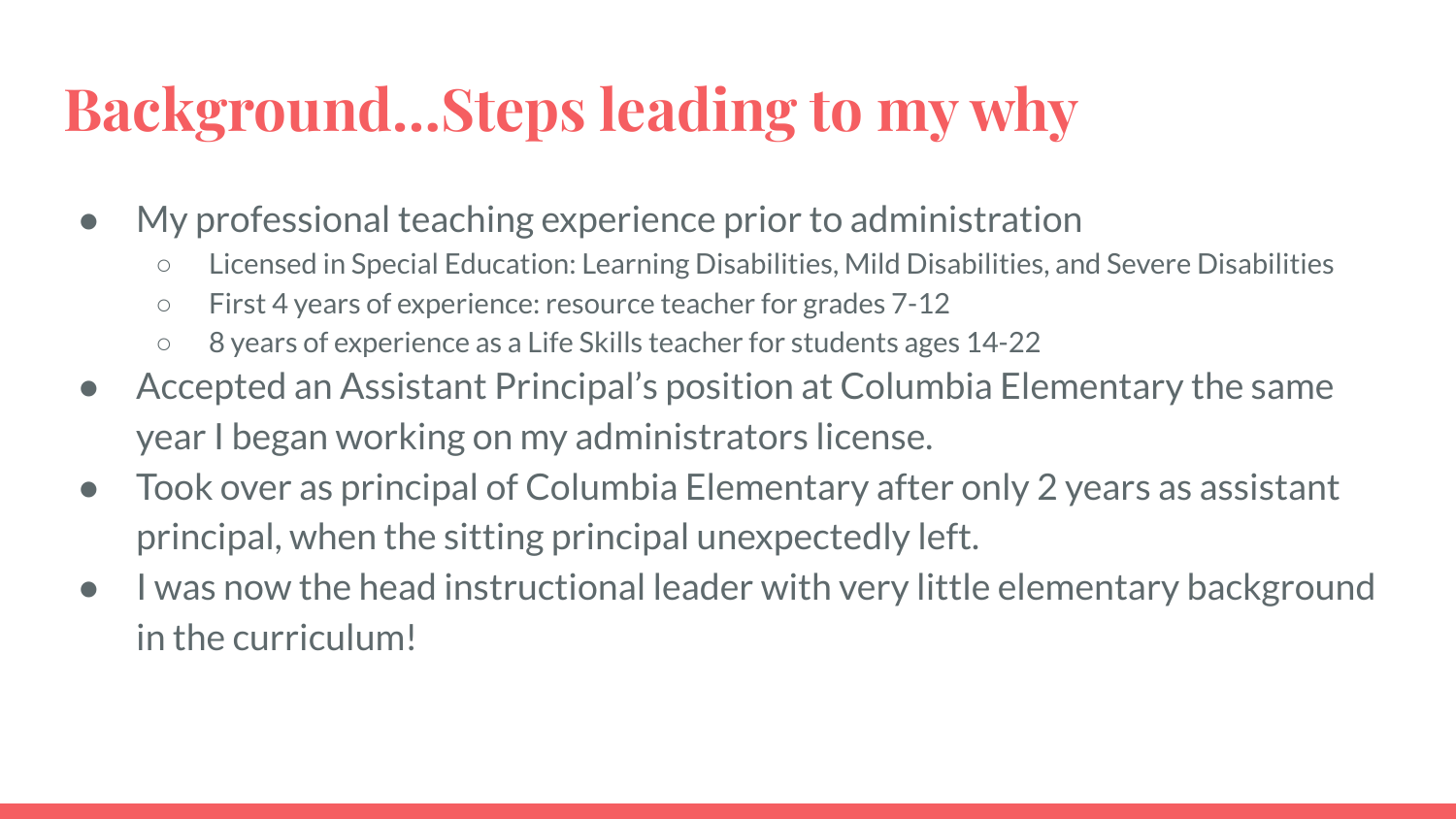### **Purpose**

- To be the best I can be for my amazing staff.
- To provide them with sound and helpful advice.
- To be aware of what is happening in each classroom.
- To feel confident in my conversations with teachers about their instruction.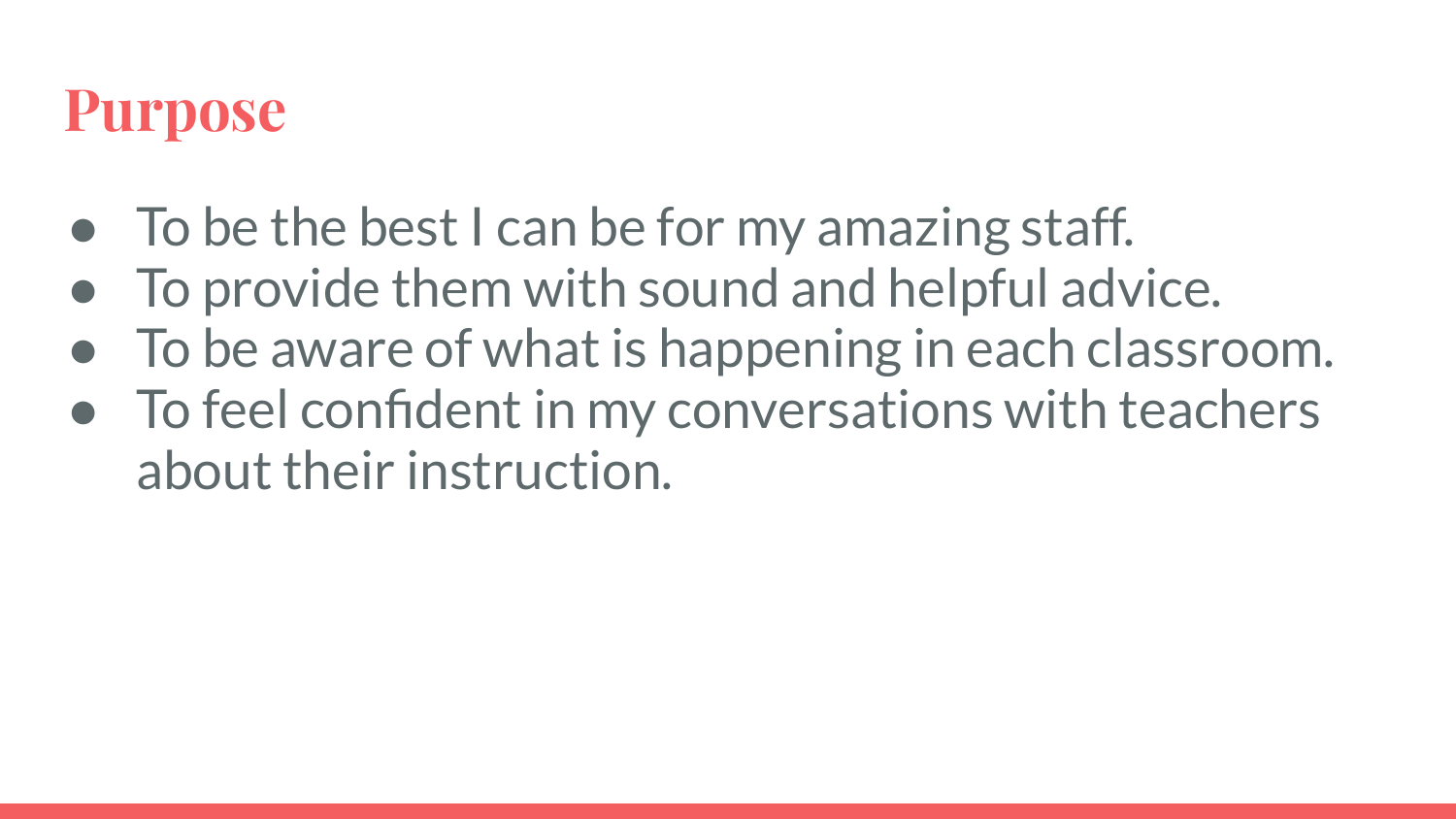### **My Wondering**

In what ways would increasing my time in classrooms to observe instruction, influence my confidence in having conversations with teachers during our professional learning communities (PLC)?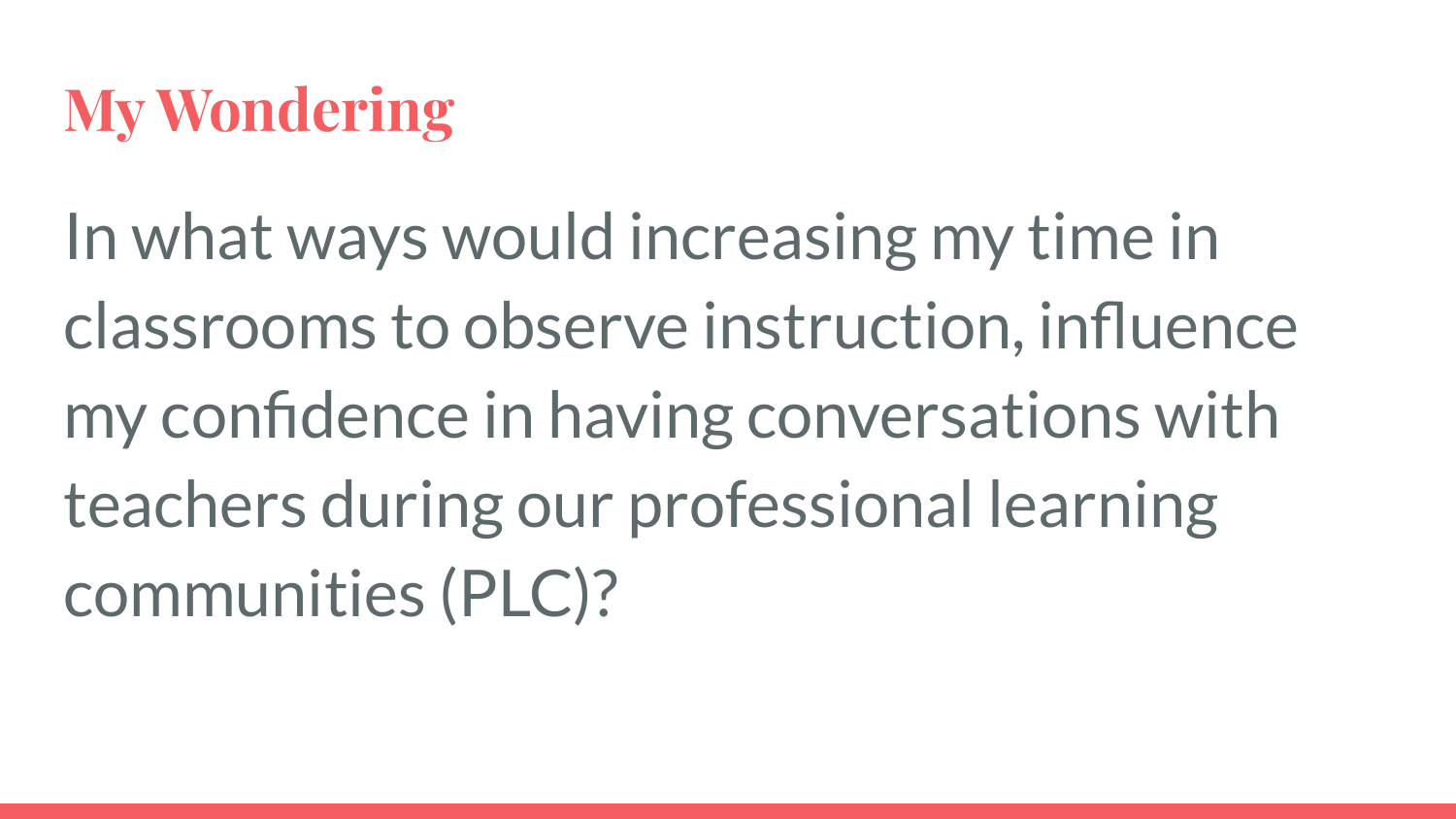### **Actions**

- Create a walkthrough observation schedule.
- Create a Google form for data collection.
- Complete walkthroughs for 10 teachers per week.
	- Goal 2 teachers per day.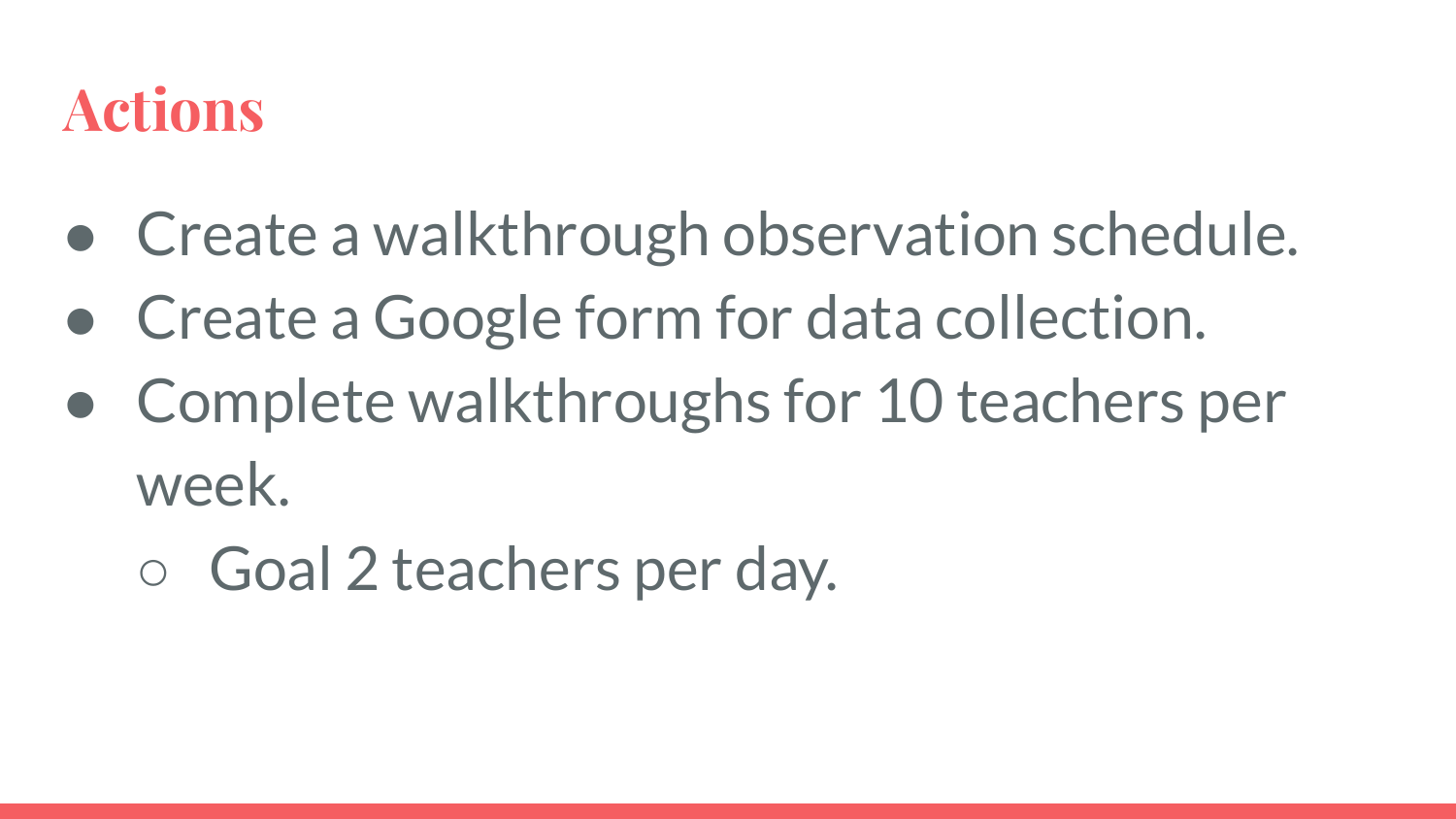# **Data Collection**

- **Google Form** 
	- Teacher name
	- Date
	- Time
	- Lesson/Standard being taught
	- Observations
	- Feedback given to teacher yes/no
	- Additional comments about the given feedback
- **Journaling** 
	- Brief description of the conversation that these observations inspired and how I felt during and after the conversations.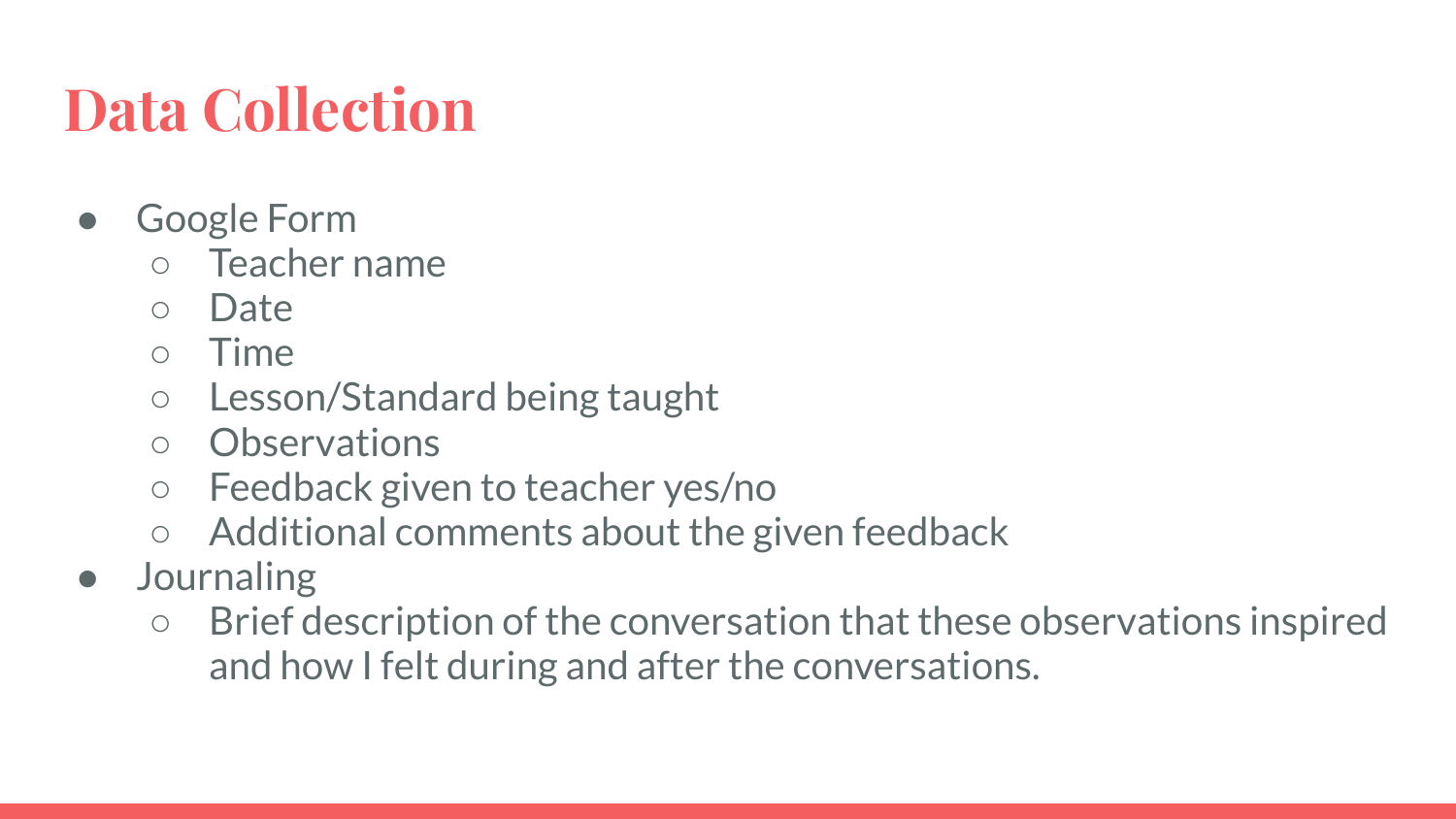### **Data**

### ● Completed 51 observations beginning the week of November 29th-April 8th.

- Goal in this time frame was 30
- Some of these were short or long observations for evaluation purposes
- 25 are documented as walkthroughs only



#### Time of observations

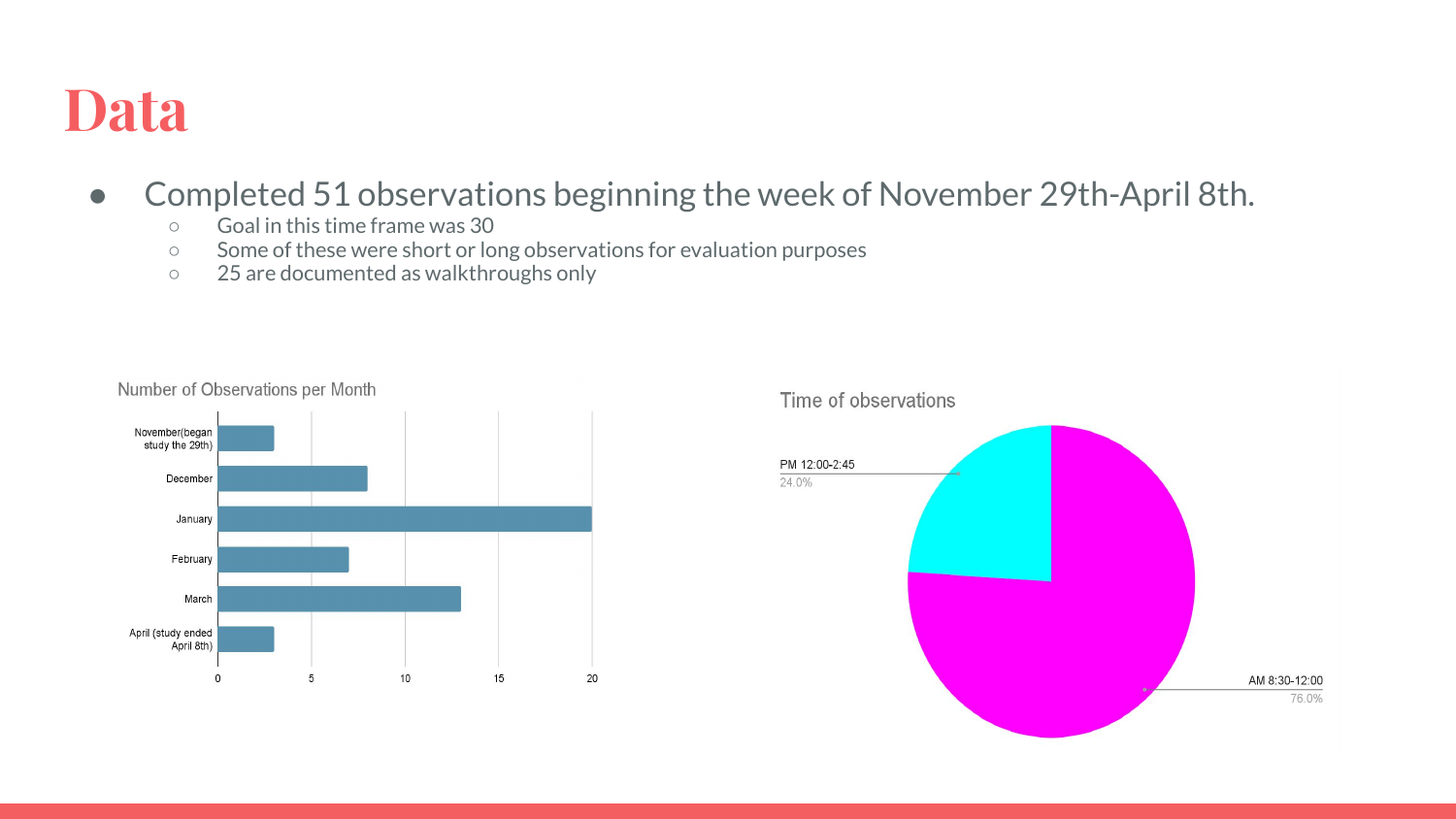





### ● Jouraling

- Journaled for 25/36 feedback opportunities
- 12 occurrences of teachers stopping me to talk after a walkthrough
- 92% of journal entries quoted a positive feeling in conversations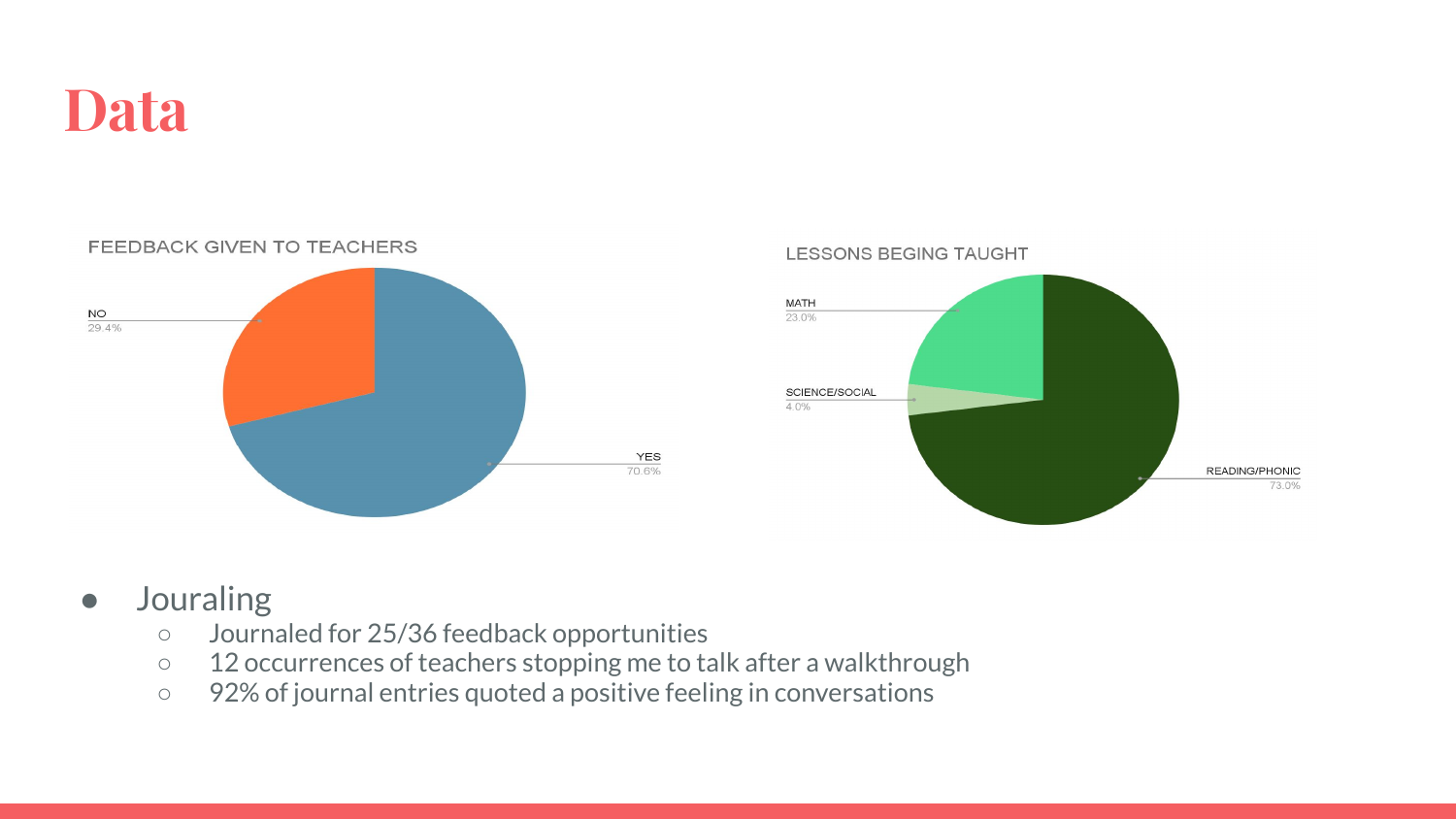### **Discoveries**

- When and who I observe matters.
	- found I am hitting certain teachers/areas of the building more than others
	- Observing more in the morning than in the afternoon
	- During the reading/phonics block
	- Missing instruction in math, science and social studies
- Teachers are more comfortable with me coming into the classroom
	- Several conversations have been spurred just by me observing
	- They are excited to quickly share things that have been happening or are in the works in their rooms.
- My confidence in conversations with teachers about instruction has been boosted.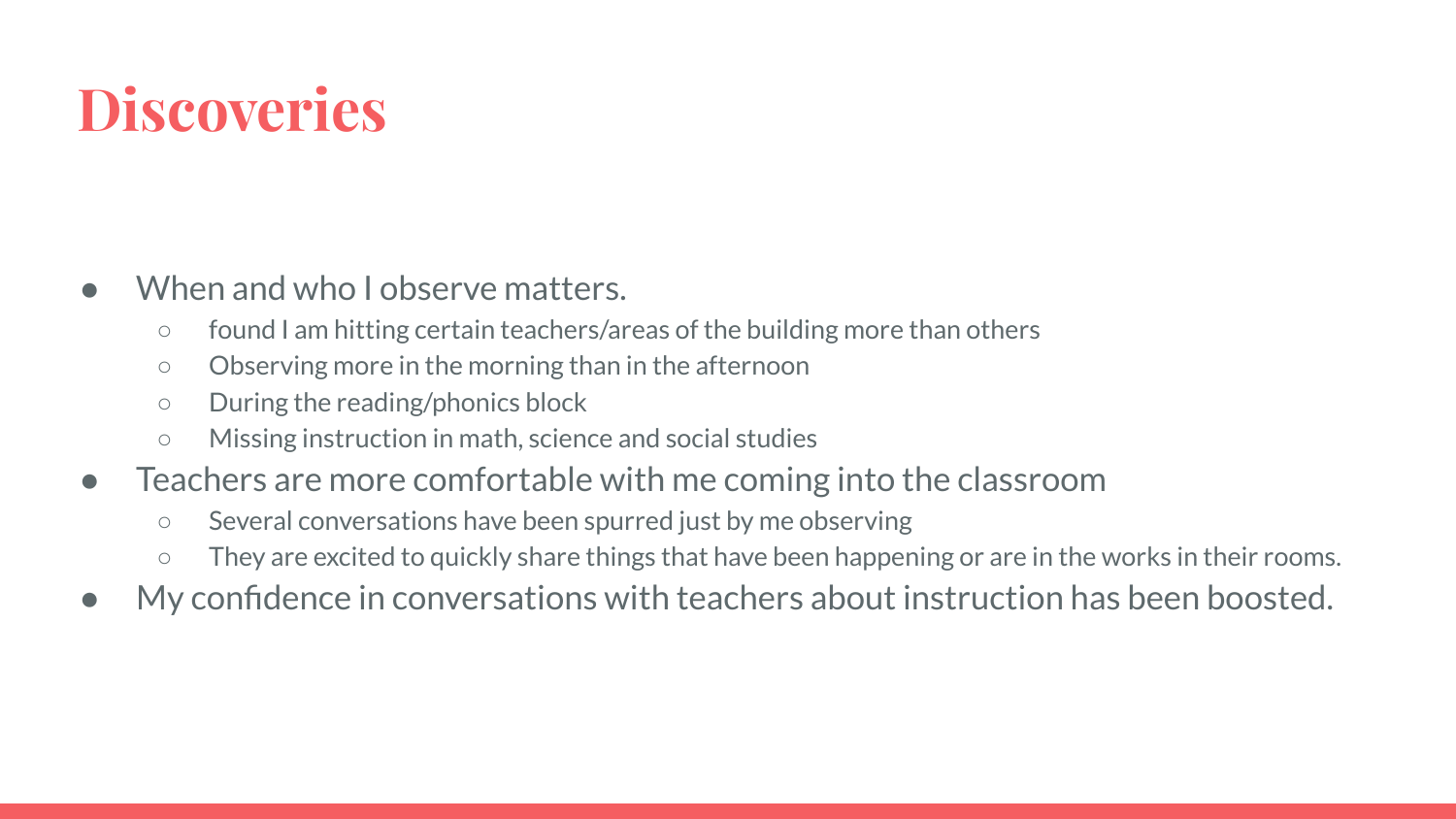## **Where am I heading next**

- Become a multiplier
	- Liz Wiseman, author of Multipliers stated "Multipliers invoke each person's unique intelligence and create an atmosphere of genius-innovation, productive effort, and collective intelligence" (p.10).
- Plan for next school year
	- How can I open more of my day to spend more time in classrooms?
	- How can I make sure to get into ALL of the classrooms more equally?
- Start having PLC meetings weekly
	- More of a focus on students, data and what instruction is happening.
- Spend time diving into new math curriculum
	- We are adopting a new curriculum for next year
	- Spend some time this year watching our pilot teachers work with the possible new program